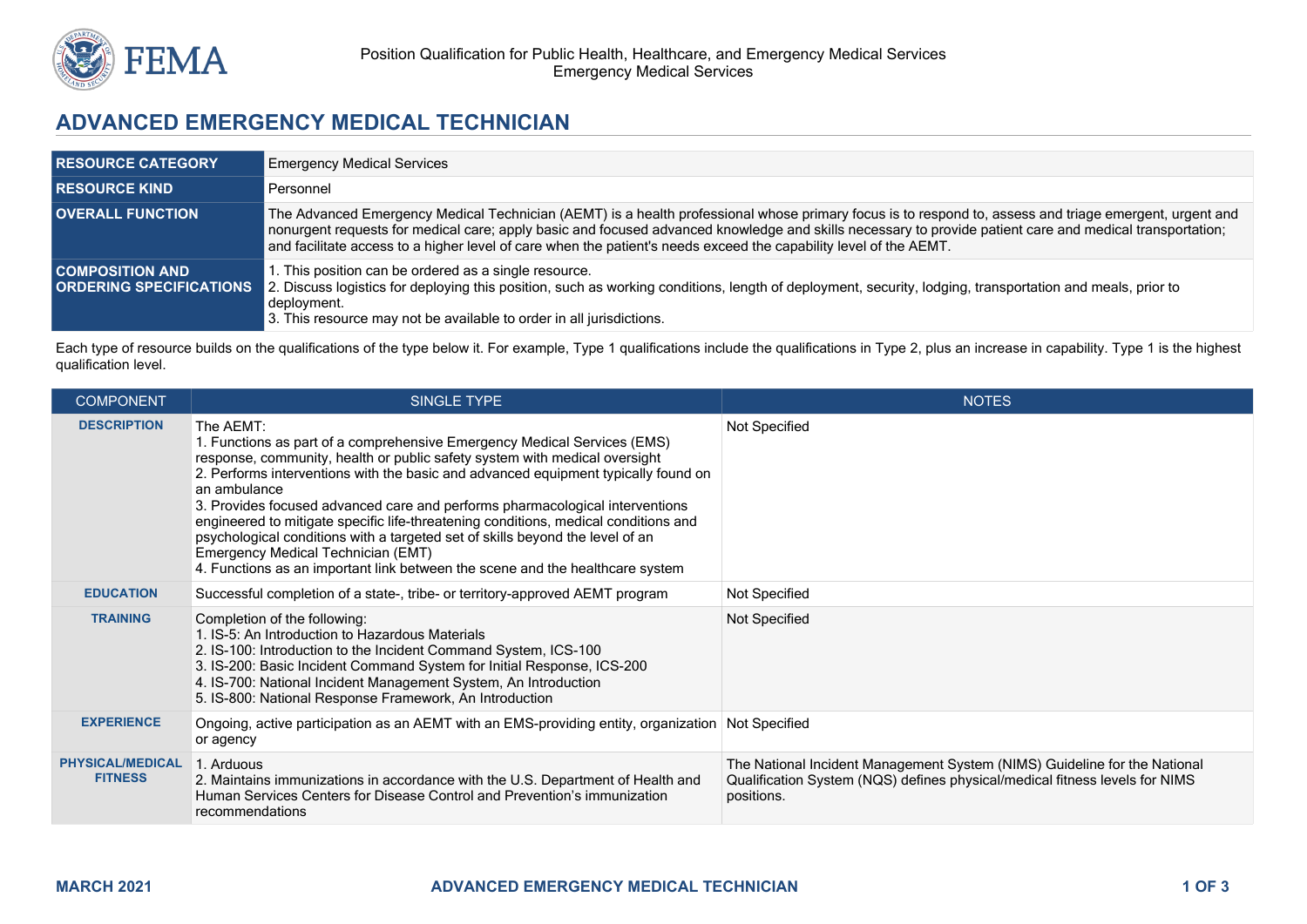

## Position Qualification for Public Health, Healthcare, and Emergency Medical Services Emergency Medical Services

| <b>COMPONENT</b>                                                                            | SINGLE TYPE                                                                                                                                                                | <b>NOTES</b>  |
|---------------------------------------------------------------------------------------------|----------------------------------------------------------------------------------------------------------------------------------------------------------------------------|---------------|
| <b>CURRENCY</b>                                                                             | . Ongoing, active participation as an AEMT with an EMS-providing entity,<br>organization or agency<br>2. Immunizations up-to-date and commensurate with mission assignment | Not Specified |
| <b>PROFESSIONAL AND</b><br><b>TECHNICAL</b><br><b>LICENSES AND</b><br><b>CERTIFICATIONS</b> | State-, tribe- or territory-granted active status of legal authority to function as an<br>AEMT                                                                             | Not Specified |